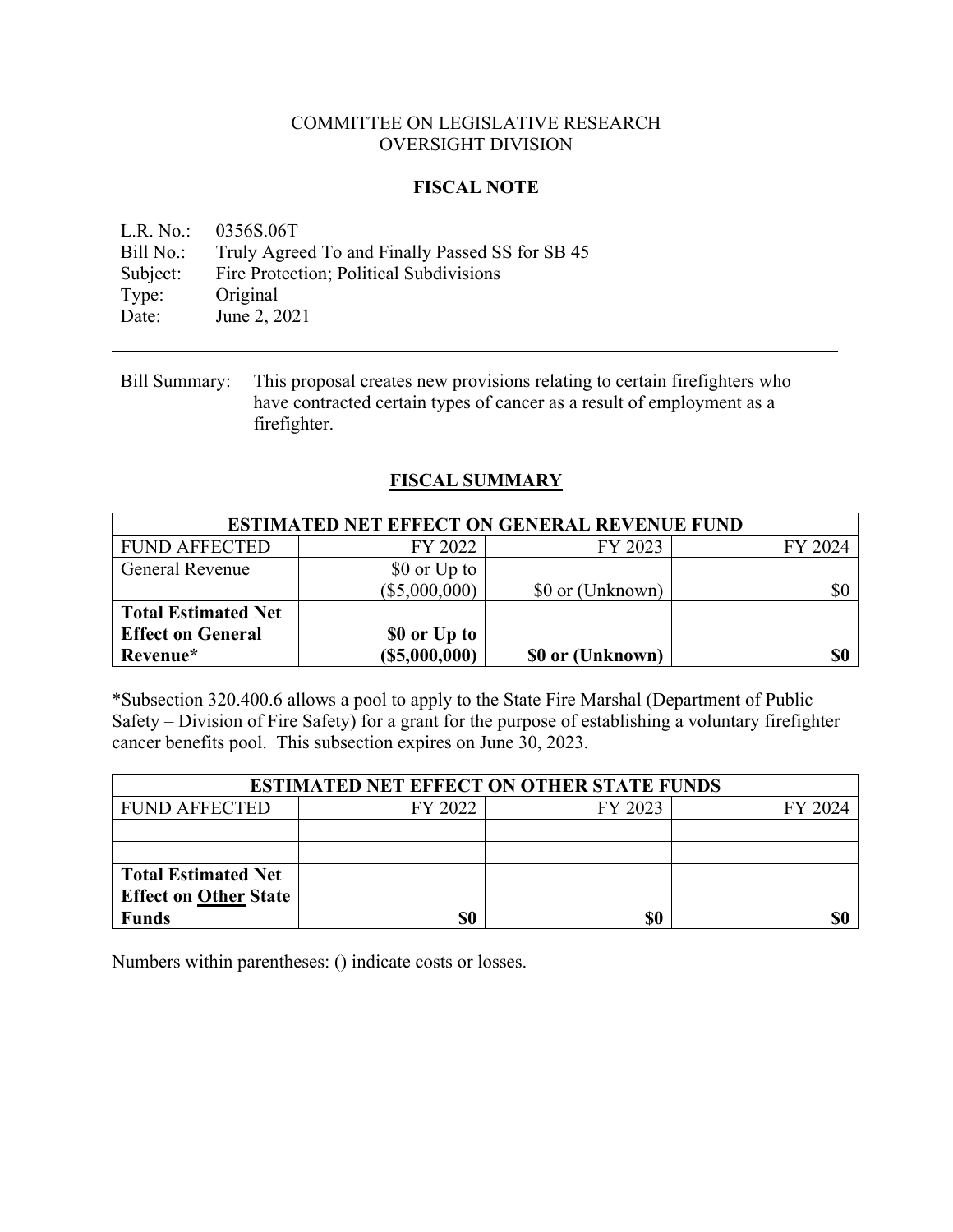L.R. No. 0356S.06T Bill No. Truly Agreed To and Finally Passed SS for SB 45 Page **2** of **8** June 2, 2021

| <b>ESTIMATED NET EFFECT ON FEDERAL FUNDS</b> |         |         |         |  |
|----------------------------------------------|---------|---------|---------|--|
| <b>FUND AFFECTED</b>                         | FY 2022 | FY 2023 | FY 2024 |  |
|                                              |         |         |         |  |
|                                              |         |         |         |  |
| <b>Total Estimated Net</b>                   |         |         |         |  |
| <b>Effect on All Federal</b>                 |         |         |         |  |
| <b>Funds</b>                                 | \$0     | \$0     |         |  |

| <b>ESTIMATED NET EFFECT ON FULL TIME EQUIVALENT (FTE)</b> |         |         |         |  |
|-----------------------------------------------------------|---------|---------|---------|--|
| <b>FUND AFFECTED</b>                                      | FY 2022 | FY 2023 | FY 2024 |  |
|                                                           |         |         |         |  |
|                                                           |         |         |         |  |
| <b>Total Estimated Net</b>                                |         |         |         |  |
| <b>Effect on FTE</b>                                      |         |         |         |  |

- $\boxtimes$  Estimated Net Effect (expenditures or reduced revenues) expected to exceed \$250,000 in any of the three fiscal years after implementation of the act or at full implementation of the act.
- $\Box$  Estimated Net Effect (savings or increased revenues) expected to exceed \$250,000 in any of the three fiscal years after implementation of the act or at full implementation of the act.

| <b>ESTIMATED NET EFFECT ON LOCAL FUNDS</b> |                  |                  |                  |
|--------------------------------------------|------------------|------------------|------------------|
| FUND AFFECTED                              | FY 2022          | FY 2023          | FY 2024          |
|                                            |                  |                  |                  |
|                                            |                  |                  |                  |
| <b>Local Government</b>                    | \$0 or (Unknown) | \$0 or (Unknown) | \$0 or (Unknown) |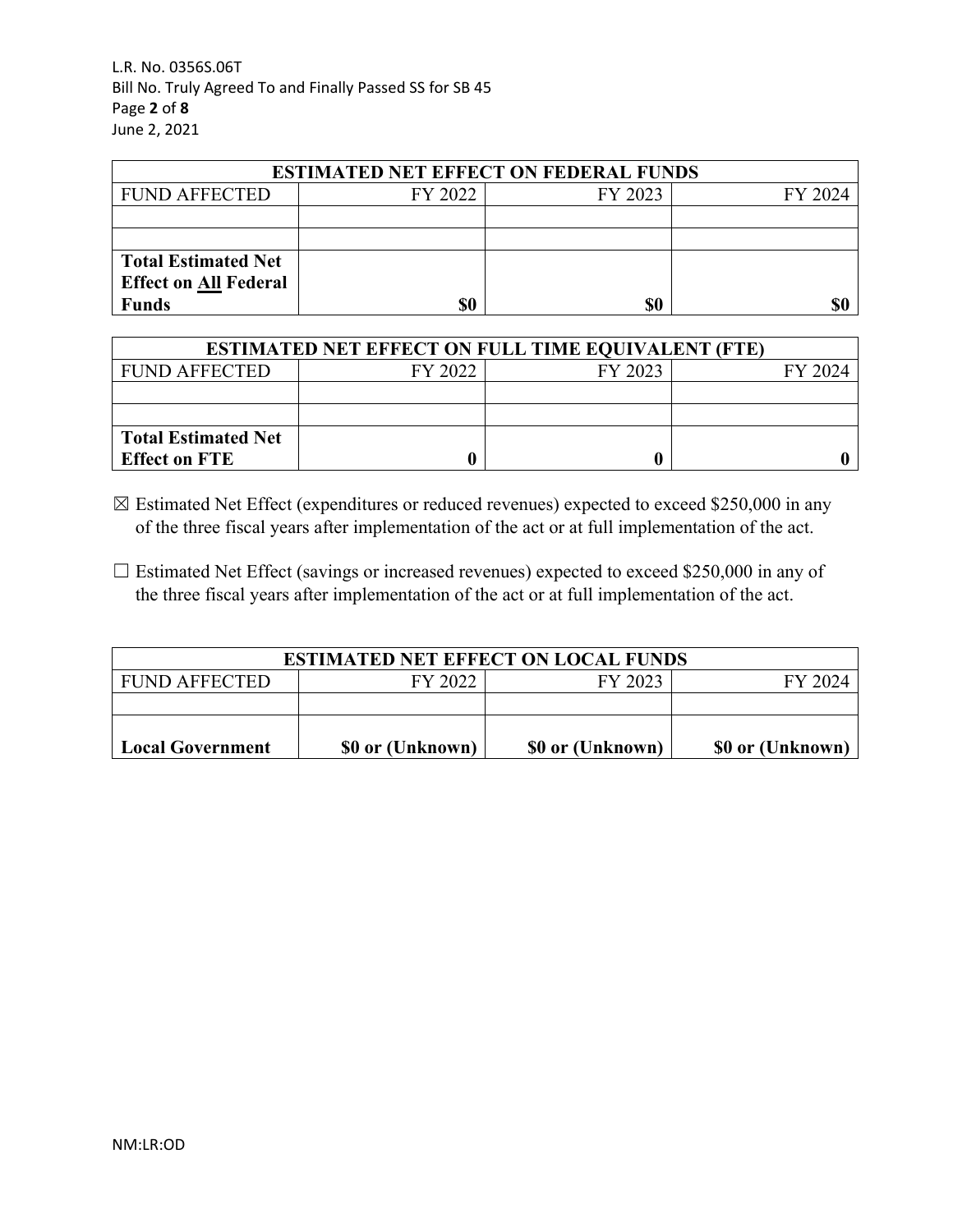L.R. No. 0356S.06T Bill No. Truly Agreed To and Finally Passed SS for SB 45 Page **3** of **8** June 2, 2021

# **FISCAL ANALYSIS**

# ASSUMPTION

#### *§320.400 – Firefighters who have contracted certain types of cancer*

Officials from the **City of Kansas City** assume the legislation could have a negative fiscal impact on Kansas City if it leads to an increase of workers' compensation claims. There is a concern in §320.400.02(11) which states that the employer's policies and benefits will treat a cancer diagnosis as on-the-job but that will not affect a workers' compensation determination. The city notes this section of the proposal to be contradictory.

In response to a previous version, officials at the **City of Springfield** estimated the bill will impose additional costs of at least \$1,000,000 per year, although based on the language of the bill, the City cannot make a firm determination. Further, it is not clear how the proposed fund will interact with a political subdivision's insurers.

**Oversight** contacted the City of Springfield regarding the additional costs in their response. These costs do not relate to workers' compensation claims and the city has also revised their response from \$1,000,000 to \$500,000 in costs per year. This cost would occur should the city participate in a pool.

**Oversight** assumes this proposal creates new provisions relating to certain firefighters who have contracted certain types of cancer as a result of employment as a firefighter and allows local political subdivisions to set up a voluntary firefighter cancer benefits pools to make contributions into. A board of trustees (board) will oversee the administration of the pool. Oversight assumes actions by the board could result in unknown costs to local political subdivisions. Oversight assumes the local political subdivision would only establish a pool to benefit certain firefighters and the proposal could be absorbed within their current appropriations. Therefore, Oversight will assume a negative fiscal impact to local political subdivisions and will range the fiscal impact from \$0 (no trust established – bill is permissive) to an unknown cost (contributions into and administration of a pool).

**Oversight** notes that according to subsection 6 of §320.400, the State Fire Marshall may set up a grant for the purpose of establishing a voluntary firefighter cancer benefits pool and would disburse grants to the trust upon receipts of applications. This subsection will expire on June 30, 2023. Oversight notes CCS for SCS for HCS for HB 8, which was Truly Agreed to and Finally Passed on May 7, 2021, would establish a \$5,000,000 appropriation for this benefits pool. Therefore, for FY 2022, Oversight will reflect a potential cost to the state of \$0 or Up to (\$5,000,000). Oversight will also reflect a potential unknown cost for grants in FY 2023.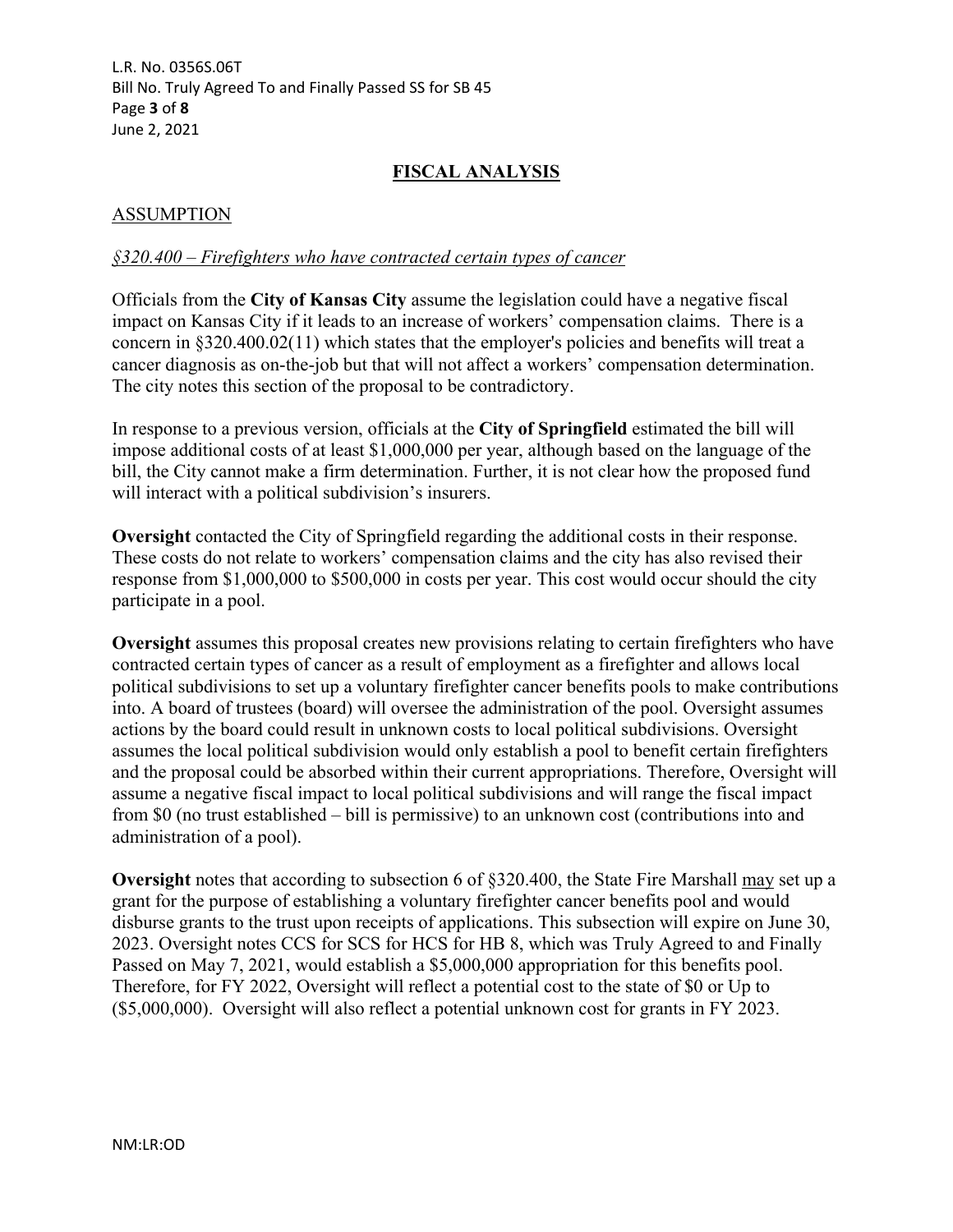L.R. No. 0356S.06T Bill No. Truly Agreed To and Finally Passed SS for SB 45 Page **4** of **8** June 2, 2021

In response to a previous version, officials from the cities of **Ballwin**, **Bland** and **Corder**, the **Fruitland Area Fire Protection District** and the **Rolla Rural Fire Protection District** each assumed the proposal will have no fiscal impact on their organizations. **Oversight** does not have any information to the contrary. Therefore, Oversight will reflect a zero impact in the fiscal note for these agencies.

#### Responses regarding the proposed legislation as a whole

Officials from the **Office of Administration - Budget and Planning (B&P)** assume this proposal establishes the "Voluntary Firefighter Caner Benefits Pool". This provision will impact General Revenue (GR) expenditures to the extent the General Assembly appropriates existing GR dollars to the fund. B&P defers response to DPS on the impact.

Officials from the **Department of Public Safety's Division of Fire Safety**, the **Attorney General's Office**, the **Department of Health and Senior Services**, the **Department of Labor and Industrial Relations**, the **Department of Revenue**, the **Office of Administration**, the **Joint Committee on Administrative Rules**, the **State Tax Commission** and the **Office of the Secretary of State**, each assume the proposal will have no fiscal impact on their respective organizations. **Oversight** does not have any information to the contrary. Therefore, Oversight will reflect a zero impact in the fiscal note for these agencies.

Officials from the **City of Claycomo** and the **City of O'Fallon** each assume the proposal will have no fiscal impact on their respective organizations. **Oversight** does not have any information to the contrary. Therefore, Oversight will reflect a zero impact in the fiscal note for these agencies.

**Oversight** only reflects the responses that we have received from state agencies and political subdivisions; however, other cities, counties and fire protection districts were requested to respond to this proposed legislation but did not. A general listing of political subdivisions included in our database is available upon request.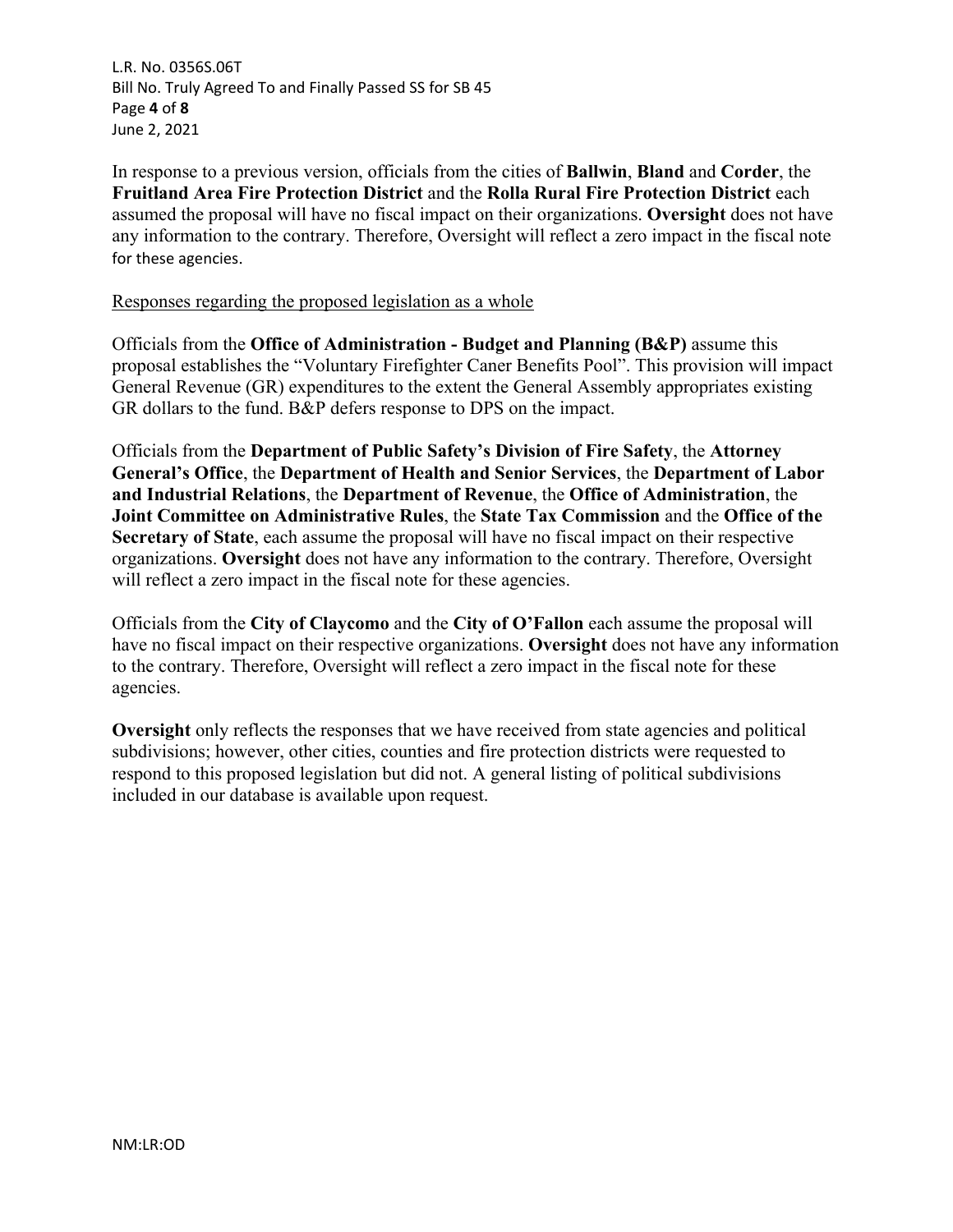L.R. No. 0356S.06T Bill No. Truly Agreed To and Finally Passed SS for SB 45 Page **5** of **8** June 2, 2021

| FISCAL IMPACT-             | FY 2022            | FY 2023   | FY 2024    |
|----------------------------|--------------------|-----------|------------|
| <b>State Government</b>    | $(10 \text{ Mo.})$ |           |            |
|                            |                    |           |            |
| <b>GENERAL REVENUE</b>     |                    |           |            |
|                            |                    |           |            |
| $Transfer Out - potential$ |                    |           |            |
| appropriation of funds     |                    |           |            |
| to DPS/DFS to set up a     |                    |           |            |
| grant to establish a       |                    |           |            |
| voluntary firefighter      | $$0$ or Up to      | \$0 or    | <u>\$0</u> |
| cancer benefits pools      | (\$5,000,000)      | (Unknown) |            |
| $(\$320.400.6)$            |                    |           |            |
|                            |                    |           |            |
| <b>ESTIMATED NET</b>       |                    |           |            |
| <b>EFFECT ON</b>           | \$0 or Up to       | \$0 or    |            |
| <b>GENERAL REVENUE</b>     | $($ \$5,000,000)   | (Unknown) | <u>\$0</u> |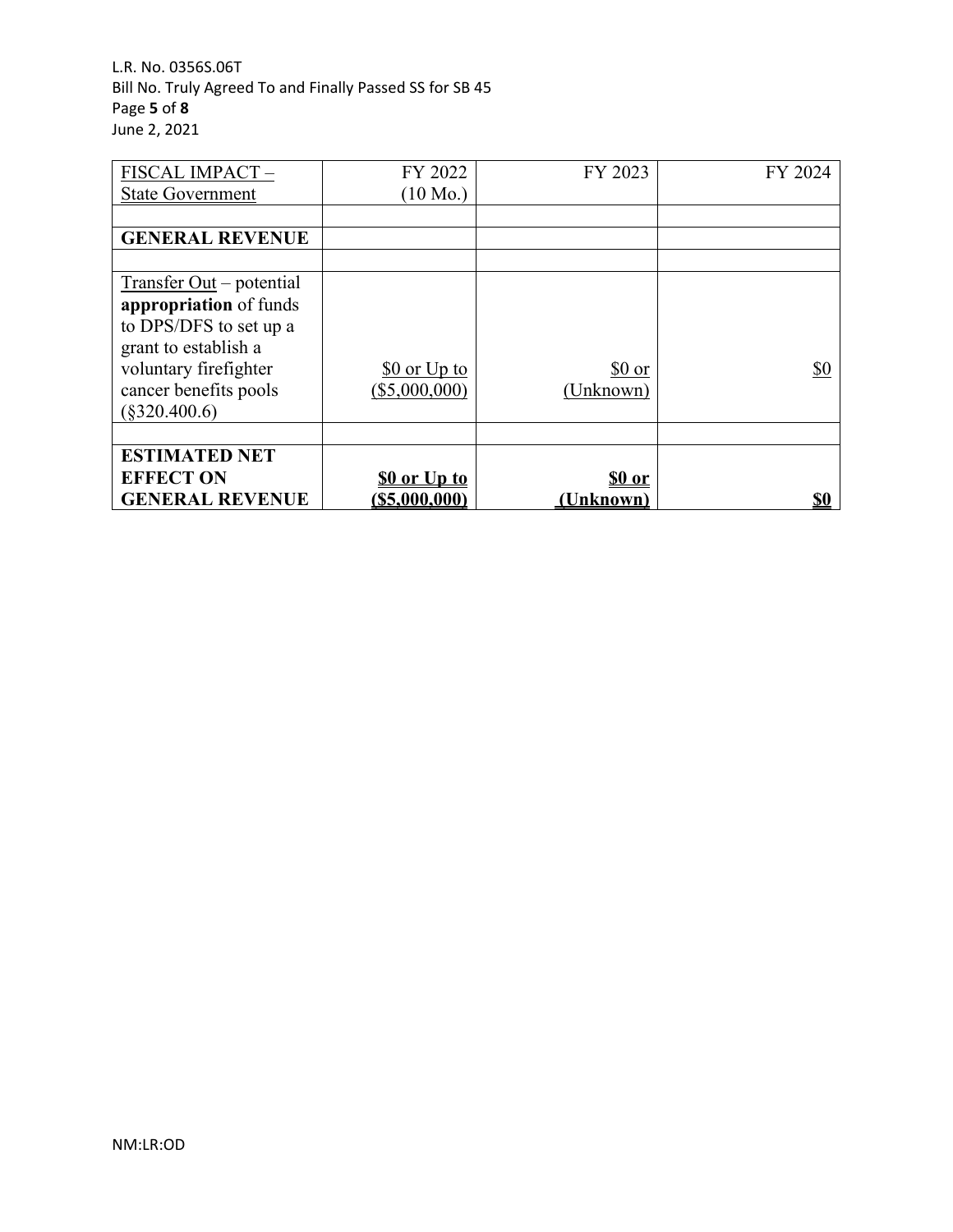L.R. No. 0356S.06T Bill No. Truly Agreed To and Finally Passed SS for SB 45 Page **6** of **8** June 2, 2021

| FISCAL IMPACT-                                      | FY 2022                 | FY 2023                 | FY 2024                 |
|-----------------------------------------------------|-------------------------|-------------------------|-------------------------|
| Local Government                                    | $(10 \text{ Mo.})$      |                         |                         |
|                                                     |                         |                         |                         |
| <b>LOCAL FIRE</b>                                   |                         |                         |                         |
| <b>DEPARTMENT</b>                                   |                         |                         |                         |
| <b>FUNDS</b>                                        |                         |                         |                         |
|                                                     |                         |                         |                         |
| $Transfer In- grants$                               |                         |                         |                         |
| received for a voluntary                            |                         |                         |                         |
| firefighter cancer                                  |                         |                         |                         |
| benefits pool fund                                  | \$0 or Up to            | \$0 or Unknown          | \$0                     |
| $(\$320.400.6)$                                     | \$5,000,000             |                         |                         |
|                                                     |                         |                         |                         |
| $\frac{\text{Costs}}{\text{max}}$ – may establish a |                         |                         |                         |
| pool to benefit certain                             |                         |                         |                         |
| firefighters who have                               | \$0 or Could            |                         |                         |
| certain types of cancer                             | exceed                  | \$0 or (Unknown)        | \$0 or (Unknown)        |
| $(\$320.400)$                                       | (\$5,000,000)           |                         |                         |
|                                                     |                         |                         |                         |
| $Costs - diskursement of$                           |                         |                         |                         |
| funds (§320.400)                                    | \$0 or (Unknown)        | \$0 or (Unknown)        | \$0 or (Unknown)        |
|                                                     |                         |                         |                         |
| <b>ESTIMATED NET</b>                                |                         |                         |                         |
| <b>EFFECT ON LOCAL</b>                              |                         |                         |                         |
| <b>FIRE</b>                                         |                         |                         |                         |
| <b>DEPARTMENTS</b>                                  | <b>\$0 or (Unknown)</b> | <b>\$0 or (Unknown)</b> | <b>\$0 or (Unknown)</b> |

# FISCAL IMPACT – Small Business

No direct fiscal impact to small businesses would be expected as a result of this proposal.

### FISCAL DESCRIPTION

This act allows for the creation of a Voluntary Firefighter Cancer Benefits Pool by three or more political subdivisions. Under the act, any political subdivision may make contributions to a Voluntary Firefighter Cancer Benefits Pool. The board of trustees of any pool created for the purposes of this act is subject to the Sunshine Law. The pool is allowed to make payments to covered individuals based upon the type of cancer with which the covered individual was diagnosed.

Benefits may be reduced by 25% if the covered individual used a tobacco product within the 5 years immediately preceding the cancer diagnosis.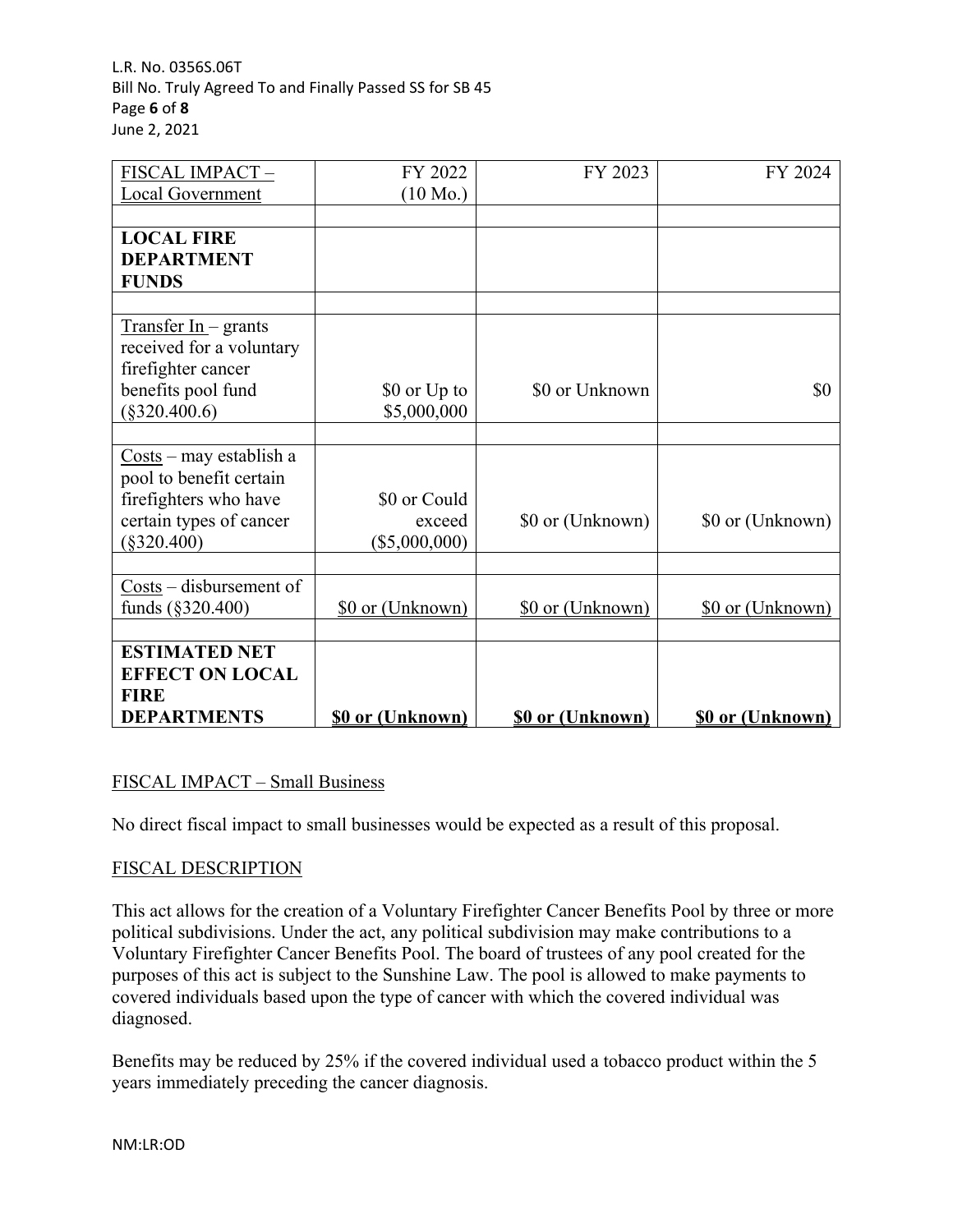L.R. No. 0356S.06T Bill No. Truly Agreed To and Finally Passed SS for SB 45 Page **7** of **8** June 2, 2021

If any individual that receives benefits under this act thereafter receives workers' compensation benefits for the same injury, then the workers' compensation benefits or death benefits shall be reduced 100% by any benefits received from the pool under this act.

Furthermore, the employer in any workers' compensation claim shall be subrogated to the right of the employee or to the dependent or domestic partner to receive benefits from the pool and such employer may recover any amounts which such employee or the dependent or domestic partner would have been entitled to recover from the pool under this act. Any receipt of benefits from the pool under this act shall be treated as an advance payment by the employer, on account of any future installments of workers' compensation benefits.

Any pool created for the purposes of this act may accept or apply for grants or donations from any private or public source. Furthermore, any such pool may apply for grants from the state fire marshal. This provision expires June 30, 2023.

The act also amends a provision of law relating to disbursement of grants to volunteer fire protection association workers' compensation insurance premiums for volunteer firefighters. Current law requires the State Fire Marshal to disburse such grants to any applying association. This act permits such disbursement.

This legislation is not federally mandated, would not duplicate any other program and would not require additional capital improvements or rental space.